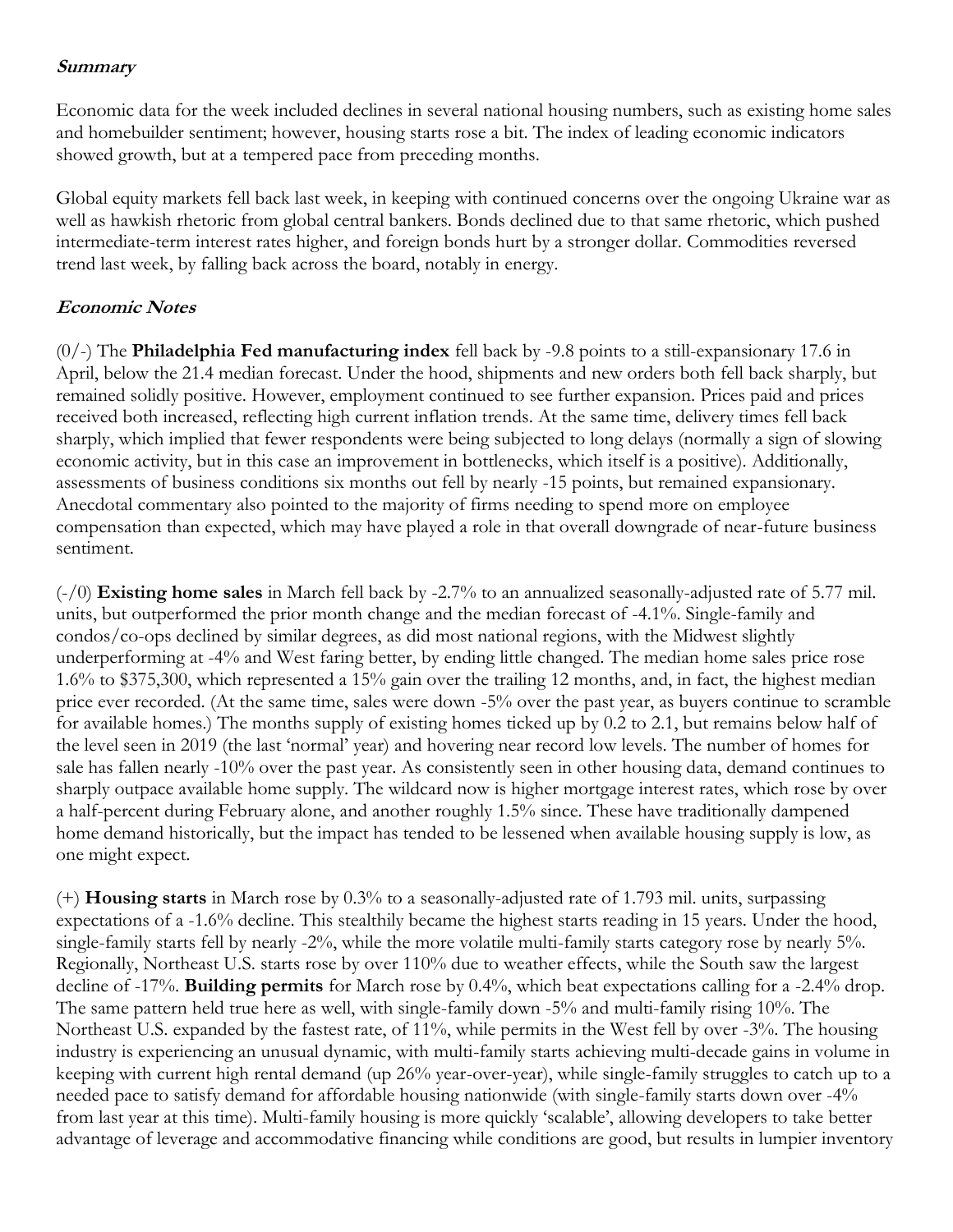and rent cycles. Single-family homes are the segment of greatest need, with building picking up, but having still fallen short.

(-/0) The **NAHB housing market index** for April fell by -2 points to 77, matching consensus expectations. Current sales fell by -2 points, and prospective buyer traffic by -6 points, which were offset by a gain of 3 points in the future sales category. Regionally, the Northeast saw strong gains, while the Midwest and West declined. This survey can precede building activity in coming months, based on gauging preliminary demand. For perspective's sake, the index is down -7% from last year at this time, perhaps reflecting rising mortgage rates.

(+) The Conference Board **Index of Leading Economic Indicators** for March rose by 0.3%, which was roughly half the pace of the prior month. GDP growth for 2022 was also projected at 3.0%, which included a half-point downgrade from assumed impacts of the Ukraine war. The board was cautious, noting that lingering supply chain disruptions and inflation from pandemic shutdowns, labor shortages, and a tightening Fed. The coincident and lagging economic indexes rose in March by 0.4% and 0.6%, respectively, in line with the positive leading indicator readings. These stats remain positive, and indicative of a positive economic cycle; by contrast, a steady reversal of trend into the negative would raise the probability of recession in the coming sixmonth period.



(0) **Initial jobless claims** for the Apr. 16 ending week ticked down by -2k to 184k, but above the 180k median forecast estimate. **Continuing claims** for the Apr. 9 week declined sharply, by -58k, to 1.417 mil., below the 1.459 mil. median forecast. Initial claims were mixed, with little change by state, with larger declines in MO and MI offset by a gain in CA. The continued claims reading as a percentage of overall workers has been running at historic low levels, reinforcing the strong labor market and general floor for these two measures. In short, it's difficult to get much better.

(+/0) The **Fed beige book** for the period from mid-February through mid-April showed that economic activity generally expanded at a moderate pace nationwide. However, as expected, and which has been communicated on a continual basis, there remain challenges that have dampened growth below potential. Employment saw gains, although finding and retention of workers remain challenges across the country. Consumer spending rose, notably in retail and non-financial services along with an abating Covid environment. However, auto markets remain held back by low available inventories. Manufacturing activity remained 'solid' from a demand standpoint, although continuing to be disrupted by supply chain and inflation issues. In real estate, commercial activity ticked up 'modestly' in office and retail, while residential saw continued strong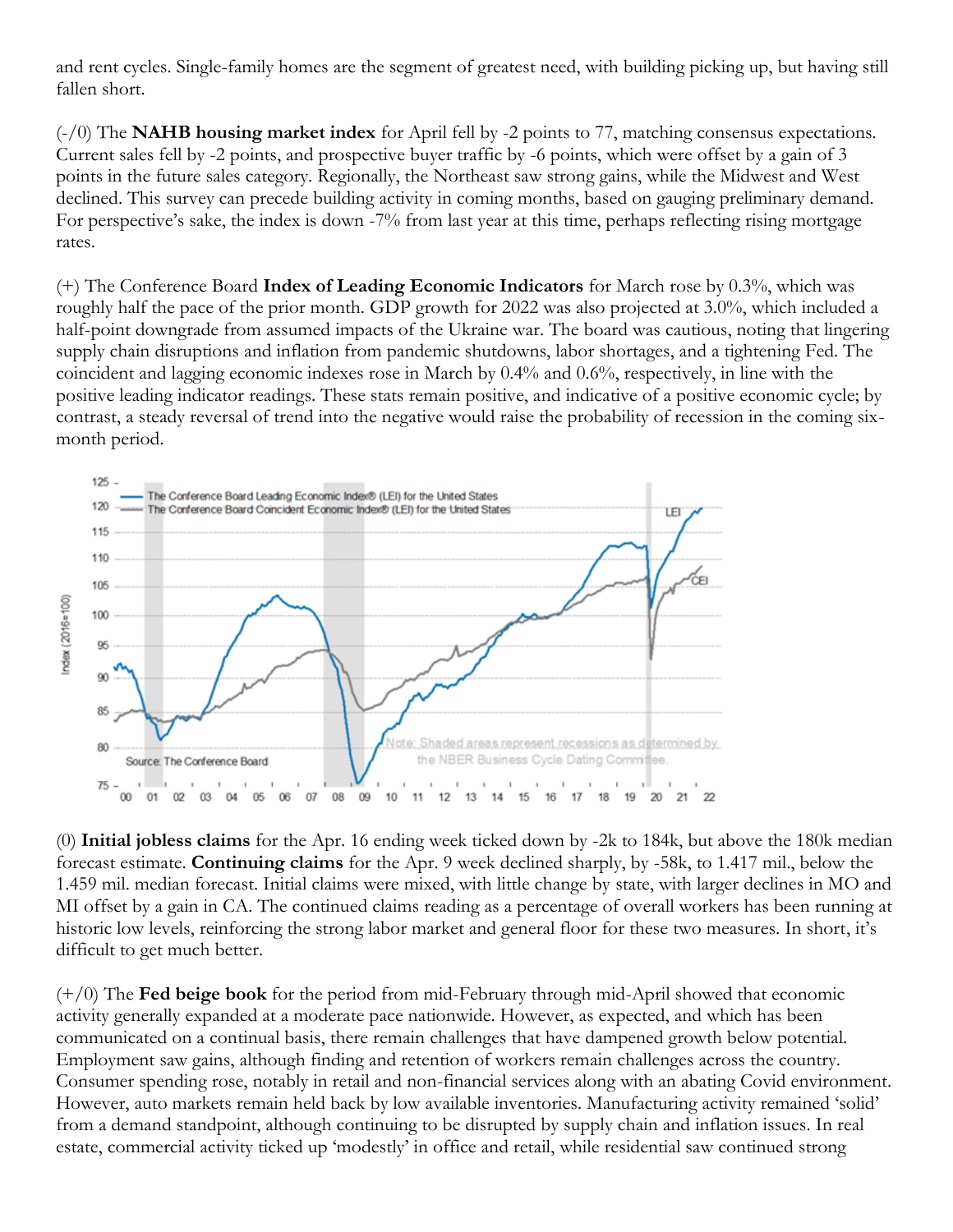demand but held back by tight supply. In agriculture markets, conditions were mixed—as higher crop prices are a boost to farmers, but higher input costs and drought conditions are proving challenging in some areas, notably through the southern plains. Overall, to no surprise, geopolitics and continued high inflation remain hurdles for the U.S. economic outlook. For the latter, a variety of firms have been passing through costs, although contracts are becoming more variable in many cases to allow for fast-changing prices. Many of these anecdotal comments inherent in the beige book reflect trends seen in broader national data.

## **Market Notes**

| Period ending $4/22/2022$ | 1 Week $(\%)$ | YTD $(\% )$ |  |
|---------------------------|---------------|-------------|--|
| DJIA                      | $-1.82$       | $-6.42$     |  |
| S&P 500                   | $-2.74$       | $-9.99$     |  |
| <b>NASDAQ</b>             | $-3.83$       | $-17.77$    |  |
| Russell 2000              | $-3.20$       | $-13.28$    |  |
| <b>MSCI-EAFE</b>          | $-1.53$       | $-10.02$    |  |
| MSCI-EM                   | $-3.33$       | $-12.22$    |  |
| Bloomberg U.S. Aggregate  | $-1.04$       | $-9.49$     |  |

| <b>U.S. Treasury Yields</b> | 3 Mo. | 2 Yr. | 5 Yr. | $10 Yr$ . | 30 Yr. |
|-----------------------------|-------|-------|-------|-----------|--------|
| 12/31/2021                  | 0.06  | 0.73  | 1.26  | 1.52      | 1.90   |
| 4/15/2022                   | 0.79  | 2.47  | 2.79  | 2.83      | 2.92   |
| 4/22/2022                   | 0.83  | 2.72  | 2.94  | 2.90      | 2.95   |

U.S. stocks fared positively much of the week, but declined on net with Friday coming in as the worst day of the year so far. While corporate earnings results were decent for the most part (around a year-over-year pace of 8% for firms reporting so far, per JPMorgan), these were tempered by ongoing inflationary pressures, and newer concerns that the Federal Reserve may not only hike rates by 0.50% at the early May meeting, but could ramp up to possibly 0.75% per meeting hikes by the summer.

Consumer staples ended the week as the only sector in the positive, along with real estate. All other sectors were down to varying degrees, led by communications down over -7%, followed by weak results for energy and materials. In the communications sector, popular FANG group member Netflix was hit extremely hard last week, down -35%, as subscriber growth declined sharply. Obviously, the peak of at-home entertainment occurred during the pandemic, with subscription growth rising sharply, while that since has been expected to erode. ('Password sharing' is another problem the firm plans to crack down on.) A decline in growth isn't entirely surprising, with this being one of the 'Covid-on' stories evolving more toward more durable Covidrecovery themes (seen in the success of a variety of 'value' sectors). As economic behavior returns to normal, continued high growth expectations and accompanying higher P/E's would be under review. It's also a reminder of the high volatility of individual stocks, where a one-third loss of value based on a bad report is not unheard of, but can sharply affect the financial welfare of owners of very concentrated positions.

Also, concerns over economic growth have been rising, with the IMF the latest to forecast a deterioration in the growth pace to 3.6% in 2022 (from 4.4% earlier in the year) and down a few tenths to 3.6% in 2023. This was brought about by the Russian invasion of Ukraine, and impact upward on inflation in a variety of products. As it was described, this occurred as the world had been recovering, but not completely recovered from disruptions caused by Covid shutdowns. For the U.S. specifically, 2022 growth was downgraded from January's 4.0% to 3.7%, with less of an impact from Russia/Ukraine, but also with a more aggressive Federal Reserve hiking rates. However, this still remains higher than many private firm forecasts, calling for 2.5-3.0% or so this year.